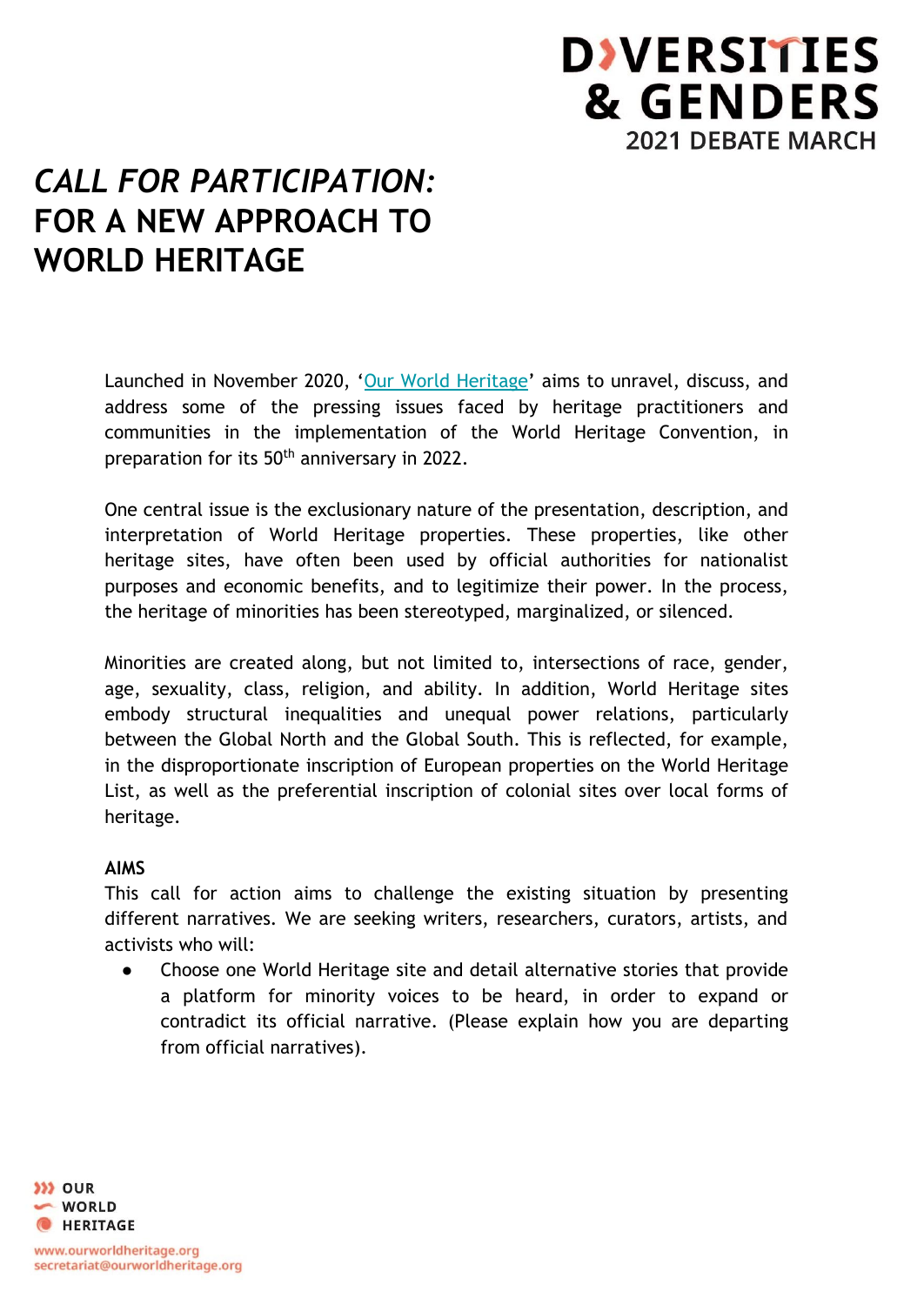# **DIVERSITIES & GENDERS 2021 DEBATE MARCH**

- Explore mechanisms of domination, discrimination, exclusion, and erasure of women and minorities through the local application of World Heritage policies and practices (e.g. folklorization, forgetting of specific narratives).
- Present heritage places and practices that have been denied national and international recognition and explain how they can disrupt national narratives and/or global structural inequalities.
- Highlight the contribution(s) made by an individual or group belonging to a minority at a World Heritage site. These include but are not limited to social, economic, cultural, and architectural contributions. Explain why recognizing such contributions could change the official narratives at the selected site.

#### **Who can take part and how can they do so?**

We welcome contributions from individuals and groups from around the world who identify as marginalized, including but not limited to voices from the Global South. We encourage innovation, creativity, and originality in your approach.

The format for contributions may be text or creative/artistic expression, e.g. illustrations, cartoons, photography and photo essays, poetry, short films, or other visual methods.

The selection follows a two-stage process. Please submit an abstract/short presentation (500 words max.) explaining what you intend to discuss/present, why, and how. This should be accompanied by a 100-word biography explaining why you identify as marginalized. Please submit your abstract and biography by **22nd February 2021** at [diversityandgender@gmail.com.](mailto:diversityandgender@gmail.com) An [international jury](https://www.ourworldheritage.org/diversity-gender/) will review the submissions.

Selected contributors must submit their final submission by **15 June 2021** at [diversityandgender@gmail.com](mailto:diversityandgender@gmail.com).

Specifications for final submissions are as follows:

- Text: 2000 words max. (excluding references)
- Film: 15 minutes max.; Mp4 format
- Cartoons, illustrations, photography: 30 panels/images max.